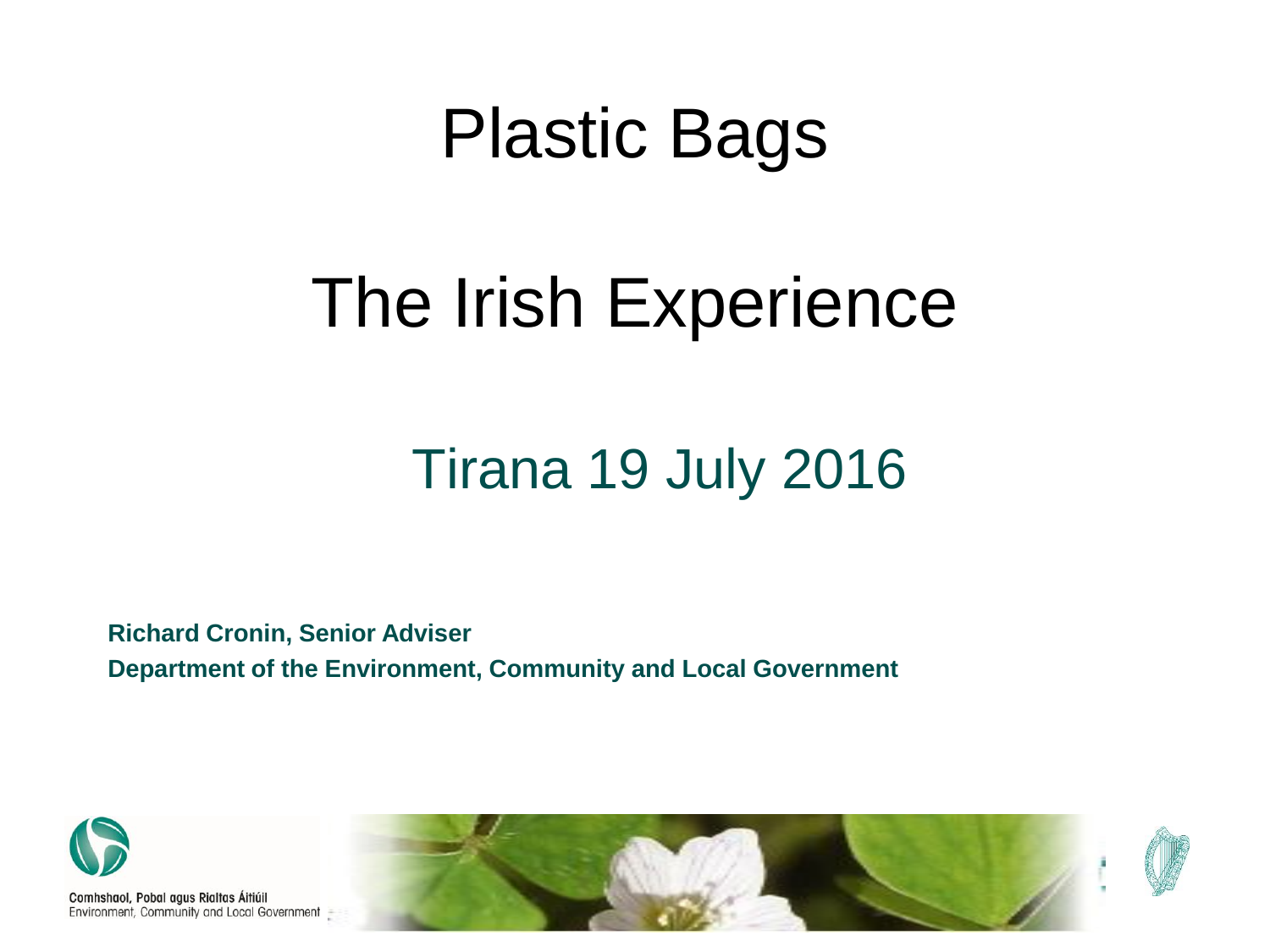# Background to plastic bag initiative

- Plastic bag levy introduced primarily as **antilitter** initiative
- In the 90's plastic bags constituted significant litter problem -, accounted for **5%** of our litter, highly visible impact.
- Countering Ireland's image as clean & green.
- New Government in 1997 commitment to examine means of discouraging use of plastic bags

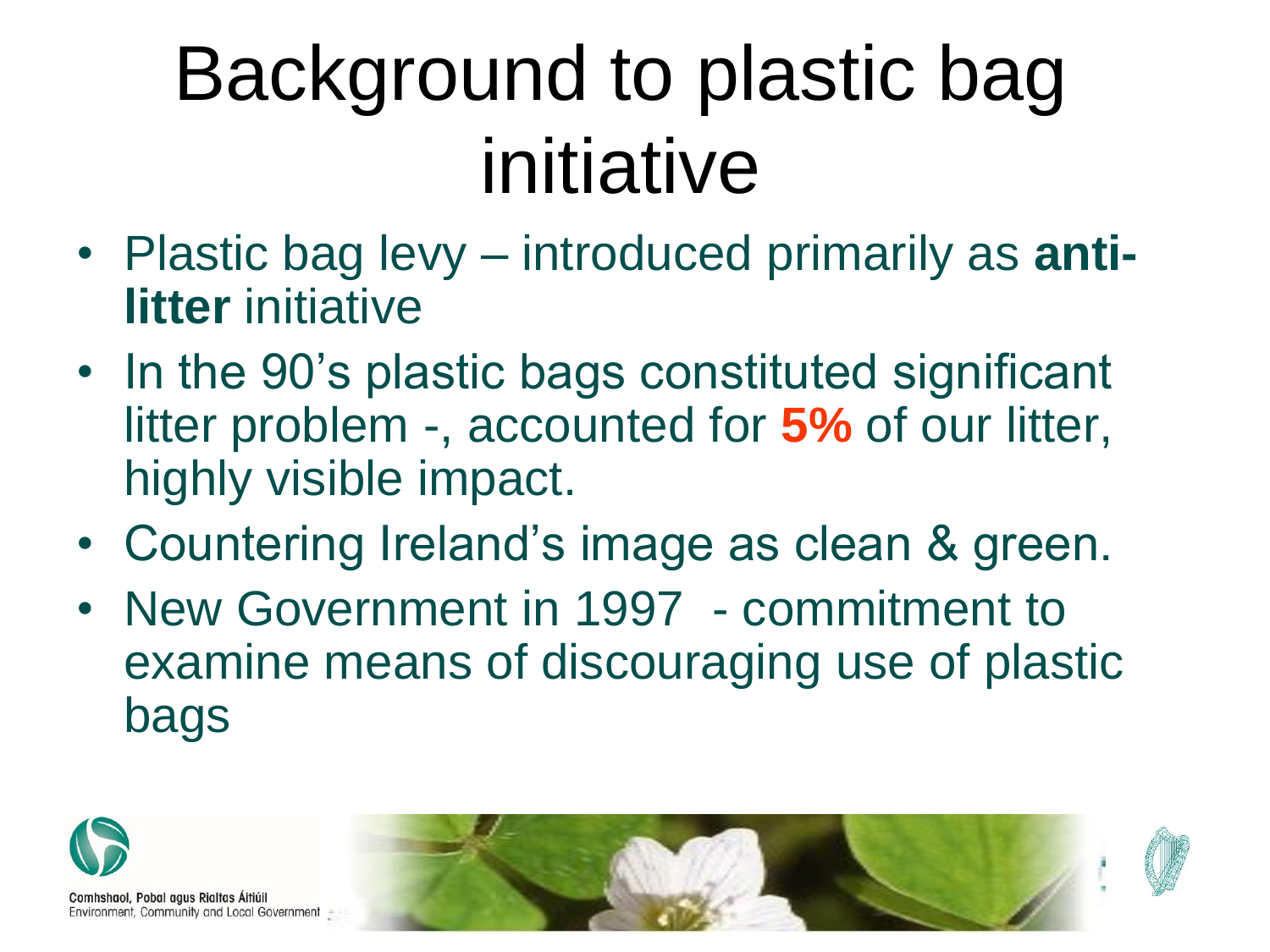# Consultancy Study

1998 - Consultancy study commissioned

"to identify and assess possible fiscal, regulatory or other measures that might be undertaken to minimise the use and environmental impact of plastic bags".



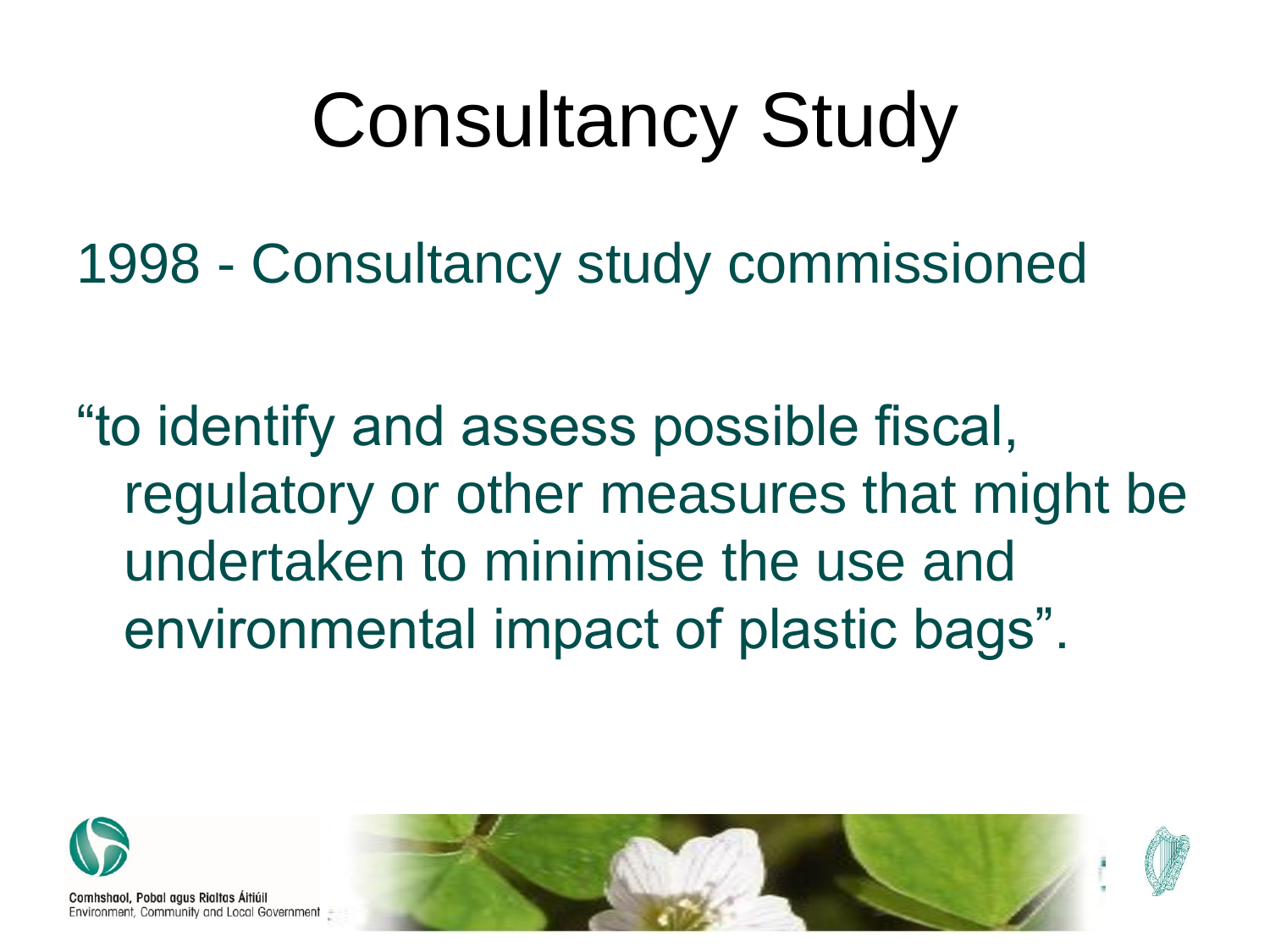# Consultancy Study

January 1999 – Consultancy Findings:

• **1.26 billion** plastic bags dispensed free of charge at retail outlets per year

• **328** per inhabitant per year



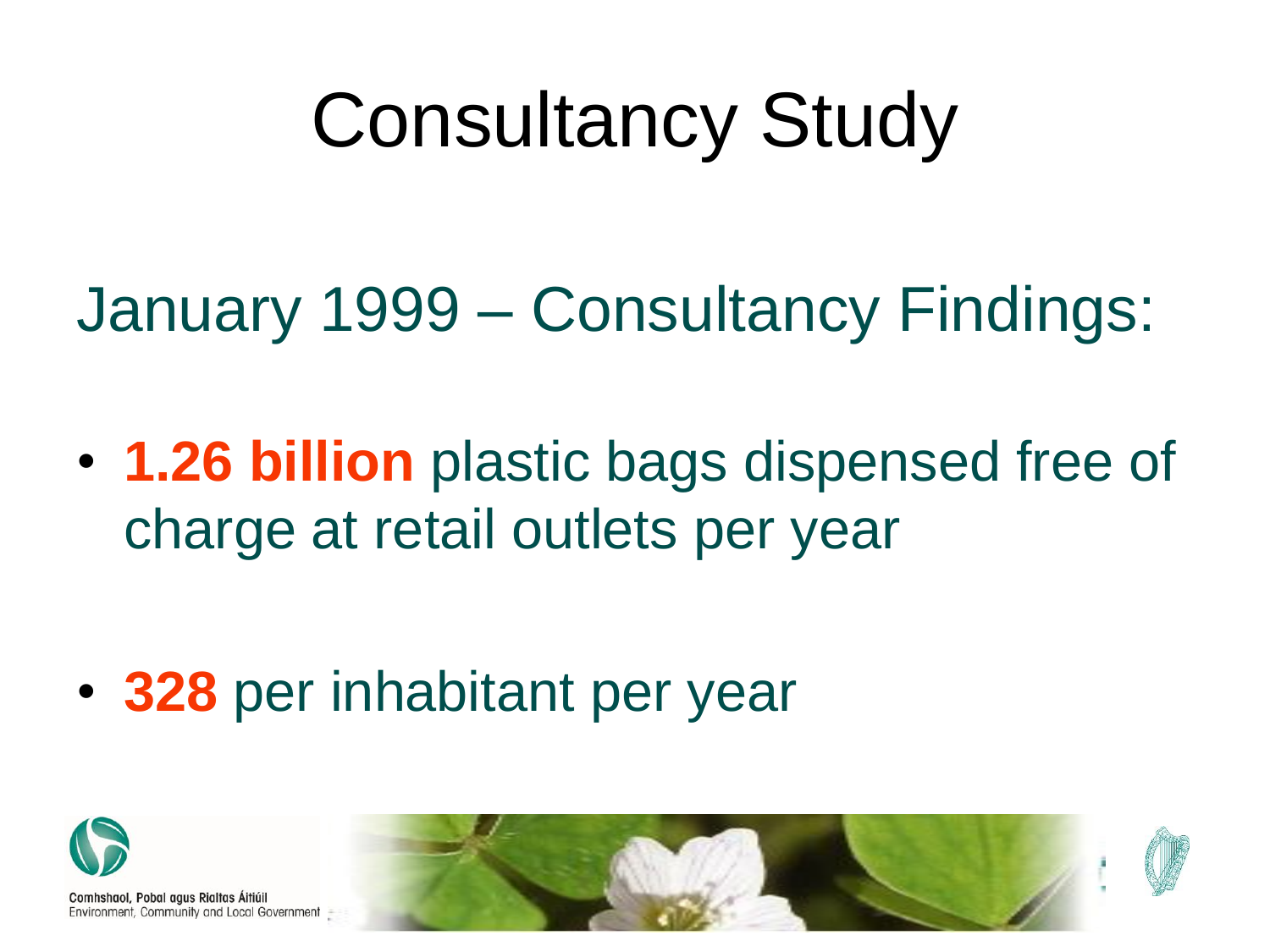# Consultancy Study

- Sources of plastic bags
	- domestic producers (**20%**)
	- imported (**80%**) (**55%** EU; **25%** Third Countries)
- Employment by home producers circa **200**
- **82%** of plastic bags consumed in grocery sector



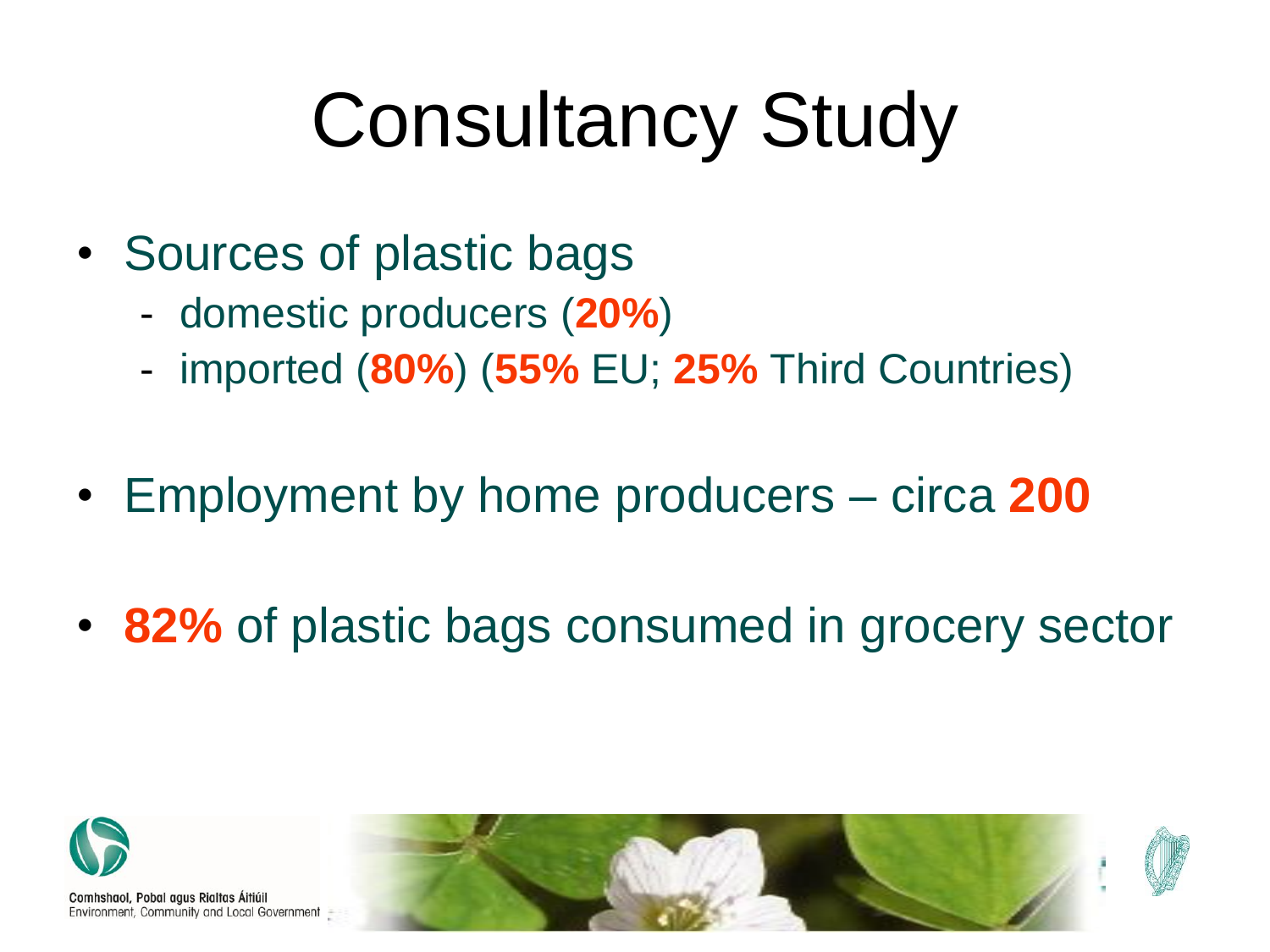# Public Consultation Outcome

- Consultants recommended minimum **4 cent** levy to be effective
- Consultants did not recommend whether **'supply side'** or **'point of sale'** levy would be most effective
- Public consultation process undertaken late1999
- Very strong public support for levy
- Principle opposition from plastic industry, packaging importers/distributors, sections of retail sector

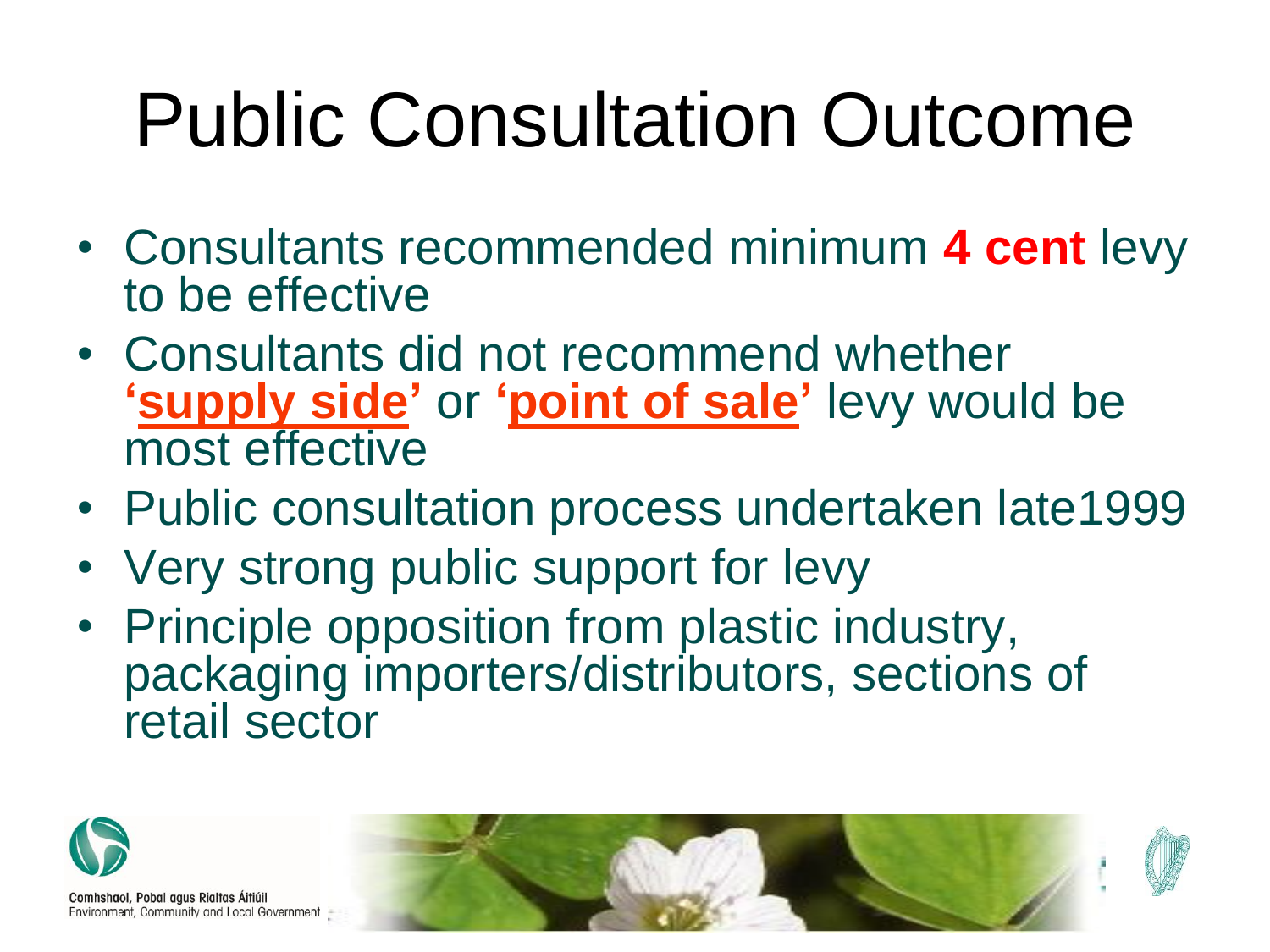# Challenges post consultancy

- Initial preference was for a **supply-side** levy
	- considered simplest and more cost-efficient option;
	- difficulties subsequently encountered with relevant stakeholders re implementation and enforcement mechanisms of supply-side levy;
- Further reflection on levy amount **15 cent** more effective
- Government approval obtained March 2001 for **point of sale** levy to be applied on customers by retailers (circa **30,000**)



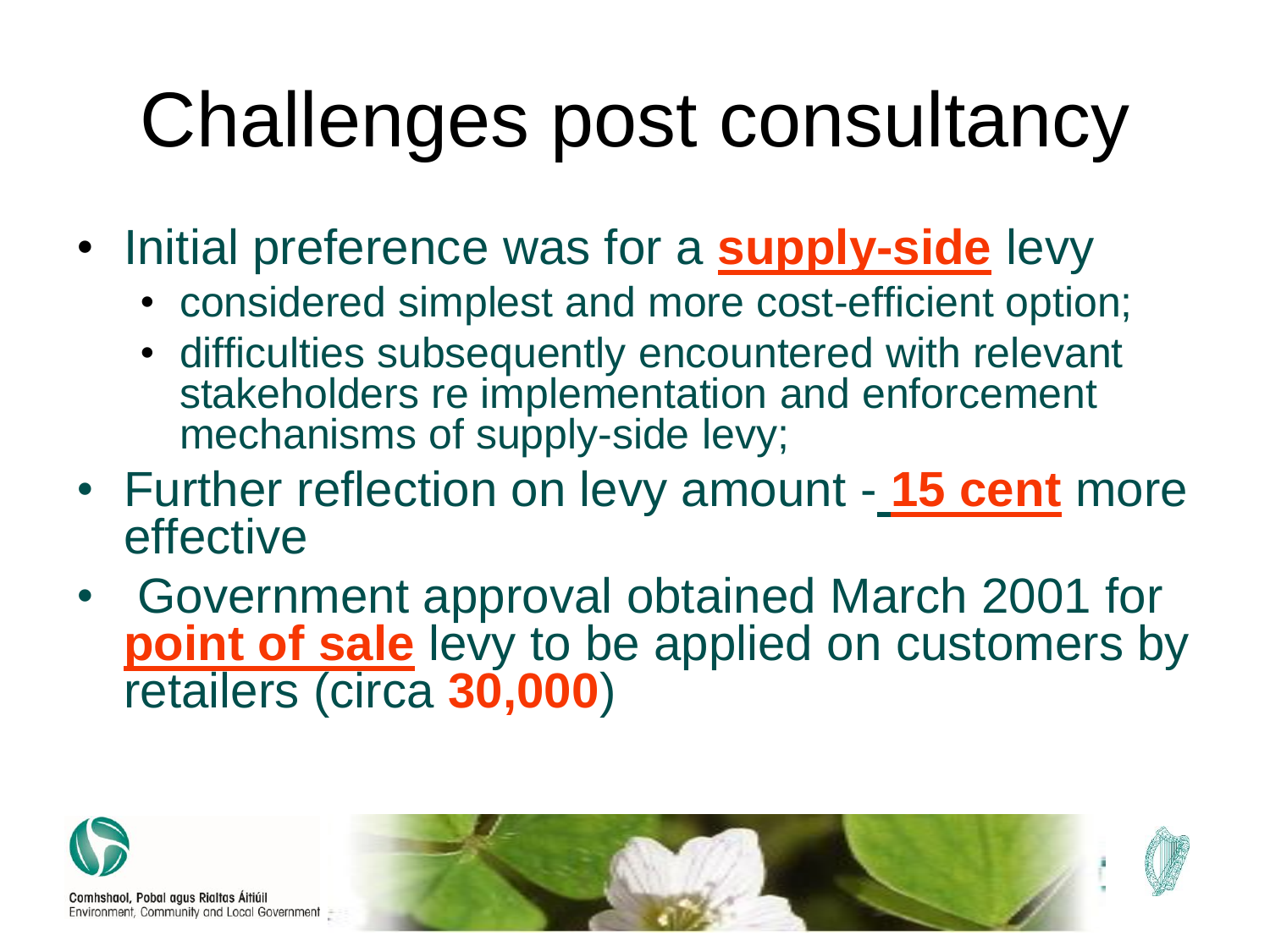# Challenges post consultancy

- Producers/importers/distributors opposed
- Retailers supportive; worries about customer refusal to pay
- Consumers supportive; concerns re. effects on low-incomes
- New legislation passed in 2001 and special Environment Fund established



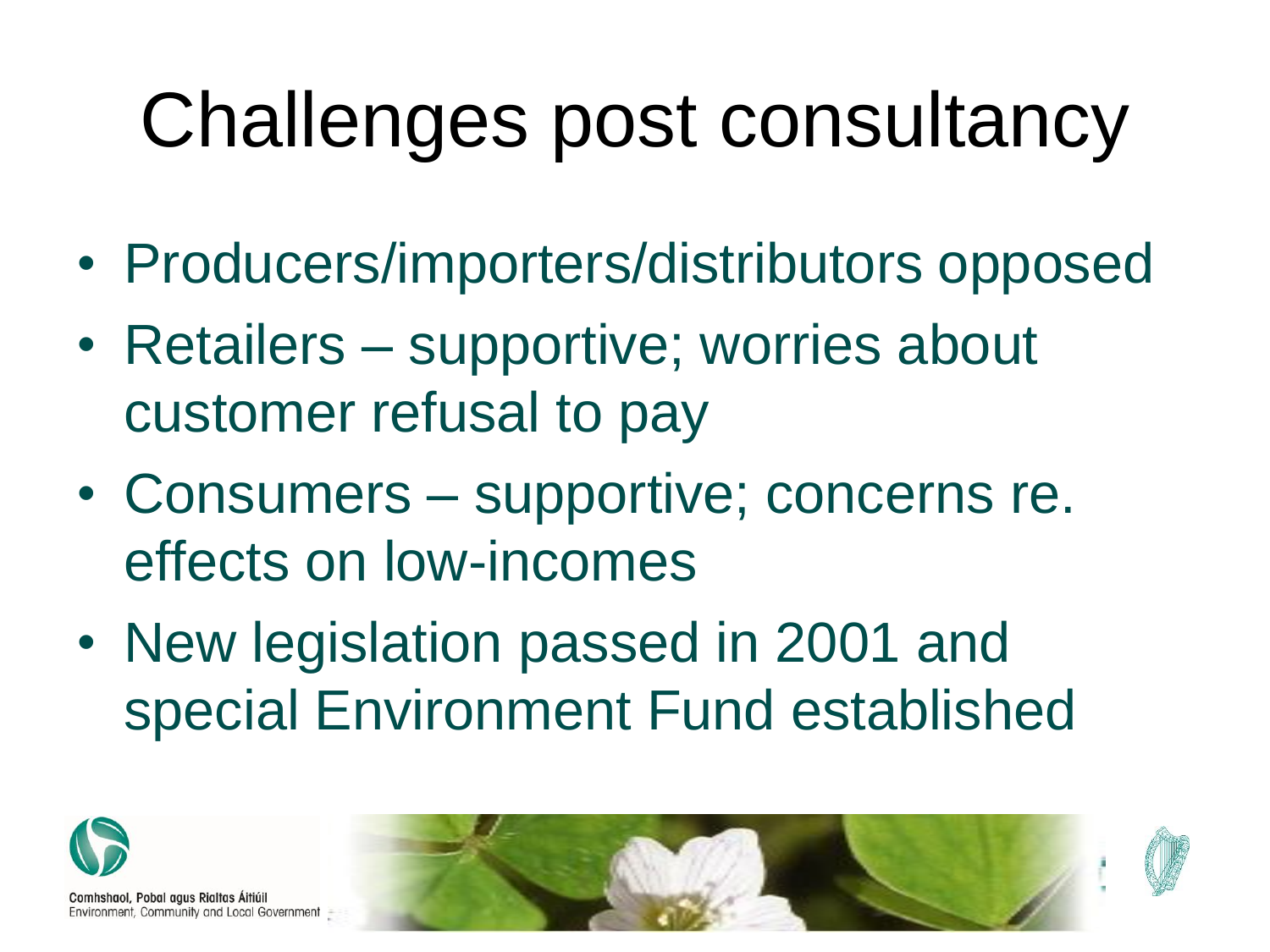#### Environment Fund

- Proceeds of the plastic bag levy and the landfill levy are paid into the Environment Fund
- Expenditure can only be for environmental purposes as set out in the legislation
- Fund is controlled by the Environment Minister – **not** the Exchequer



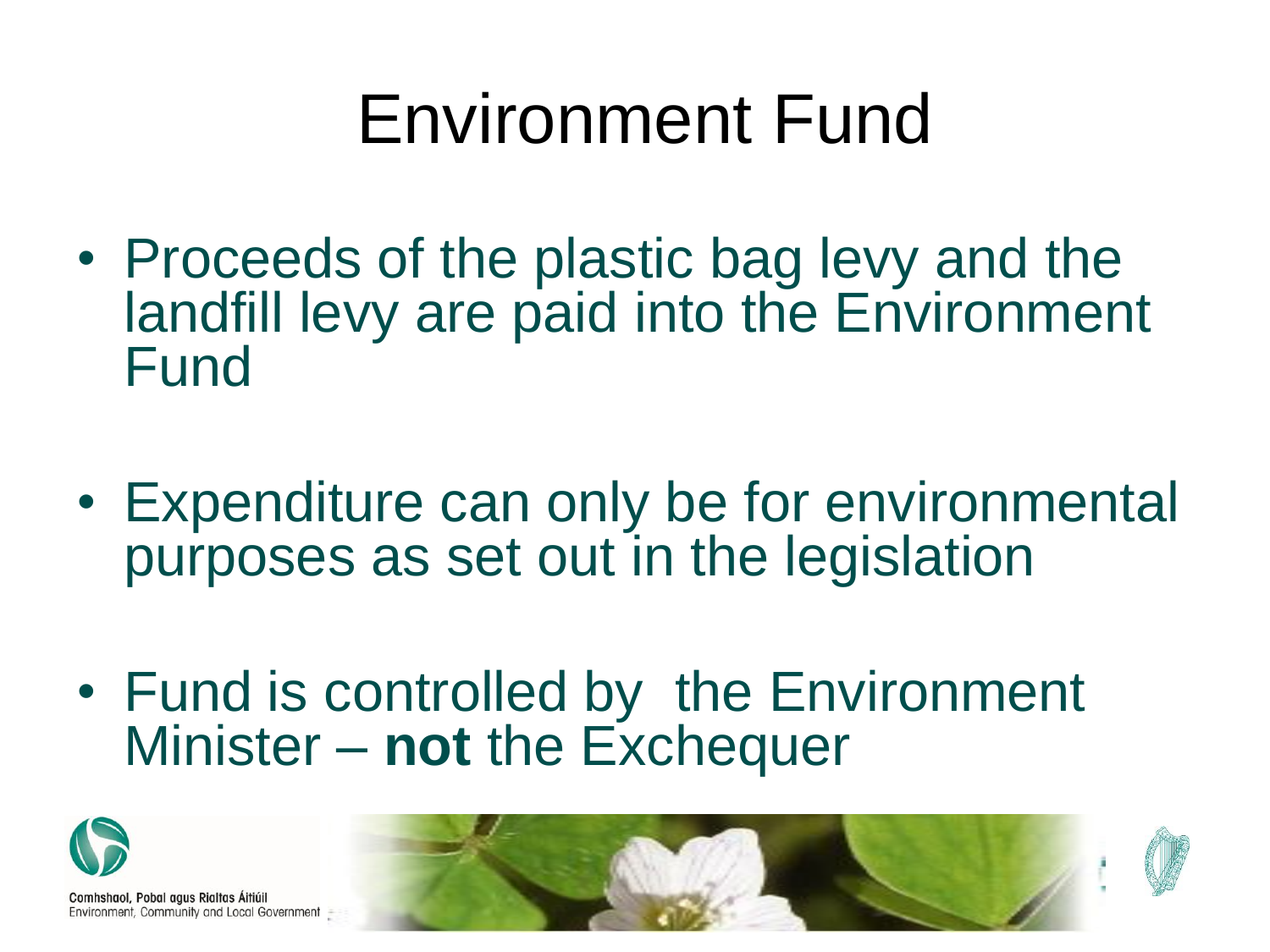### Reasons for setting up Environment Fund

- Fund proceeds are levies not taxes
- Fundamental difference between taxes and levies purpose of levies is not to generate revenue but to change consumer behaviour
- Declining receipts are an indication of success, not failure
- When seeking EU approval Commission was informed that plastic bag receipts were to be used for environmental purposes
- Best way to ensure this was by ring-fencing Fund
- New legislation passed in 2001 and special Environment Fund established



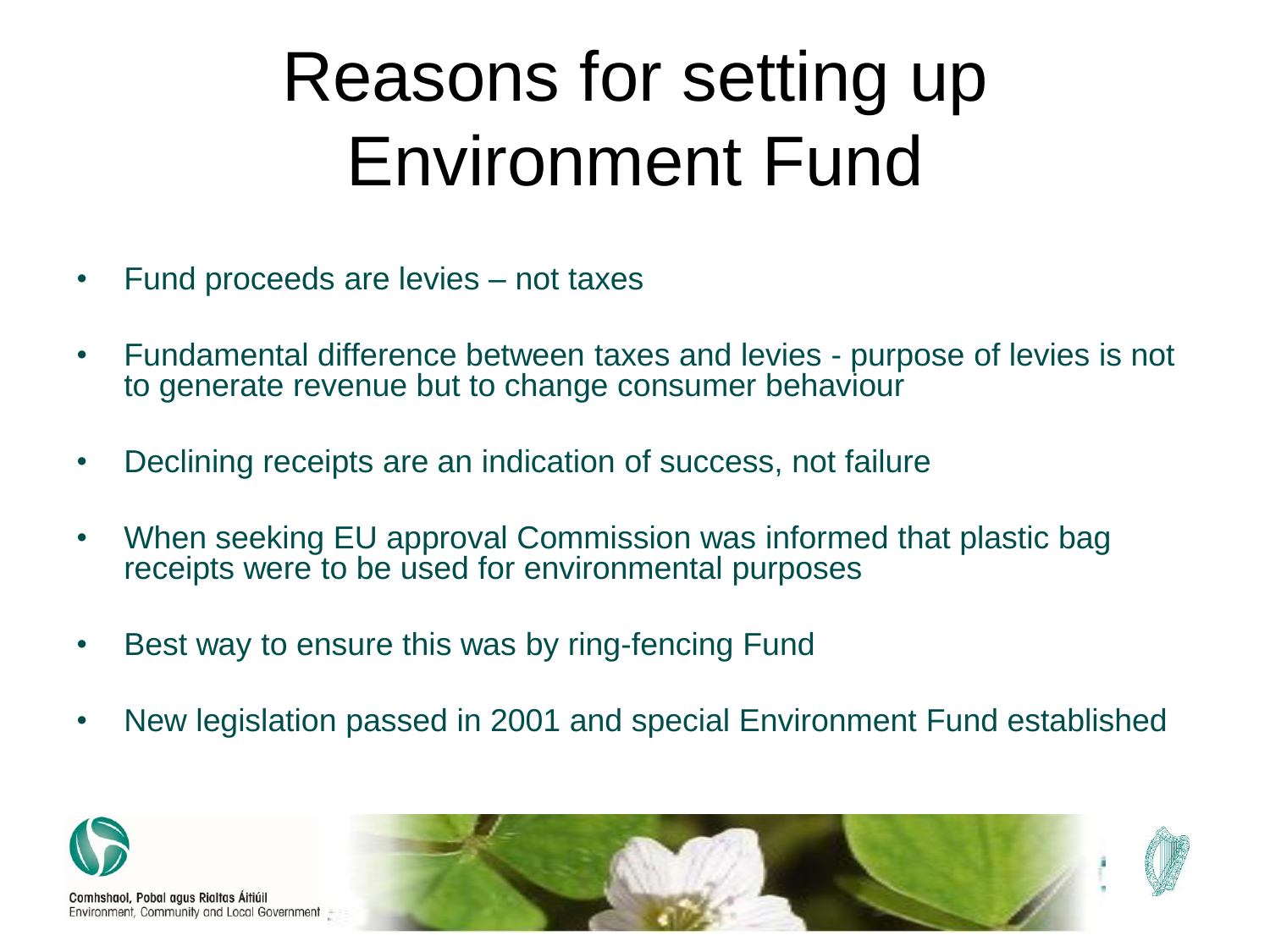# Legislation

- New Primary Legislation
	- Waste Management (Amendment) Act 2001provided for –
	- Plastic bag defined as "a bag
		- (i) made wholly or in part of plastic, and
		- (ii) which is suitable for use by a customer at the point of sale in a supermarket, service station or other sales outlet,
		- other than a class of bag exempted in regulations."
	- Exemptions from levy
	- in-store bags used to hold meat, poultry, fish in-store bags used to hold fresh fruit and vegetables long-life reusable bags sold for not less than 70 cent
	- New Regulations –
	- amount of original levy **15 cent** per bag March 2002 Increased to **22 cent** in July 2007



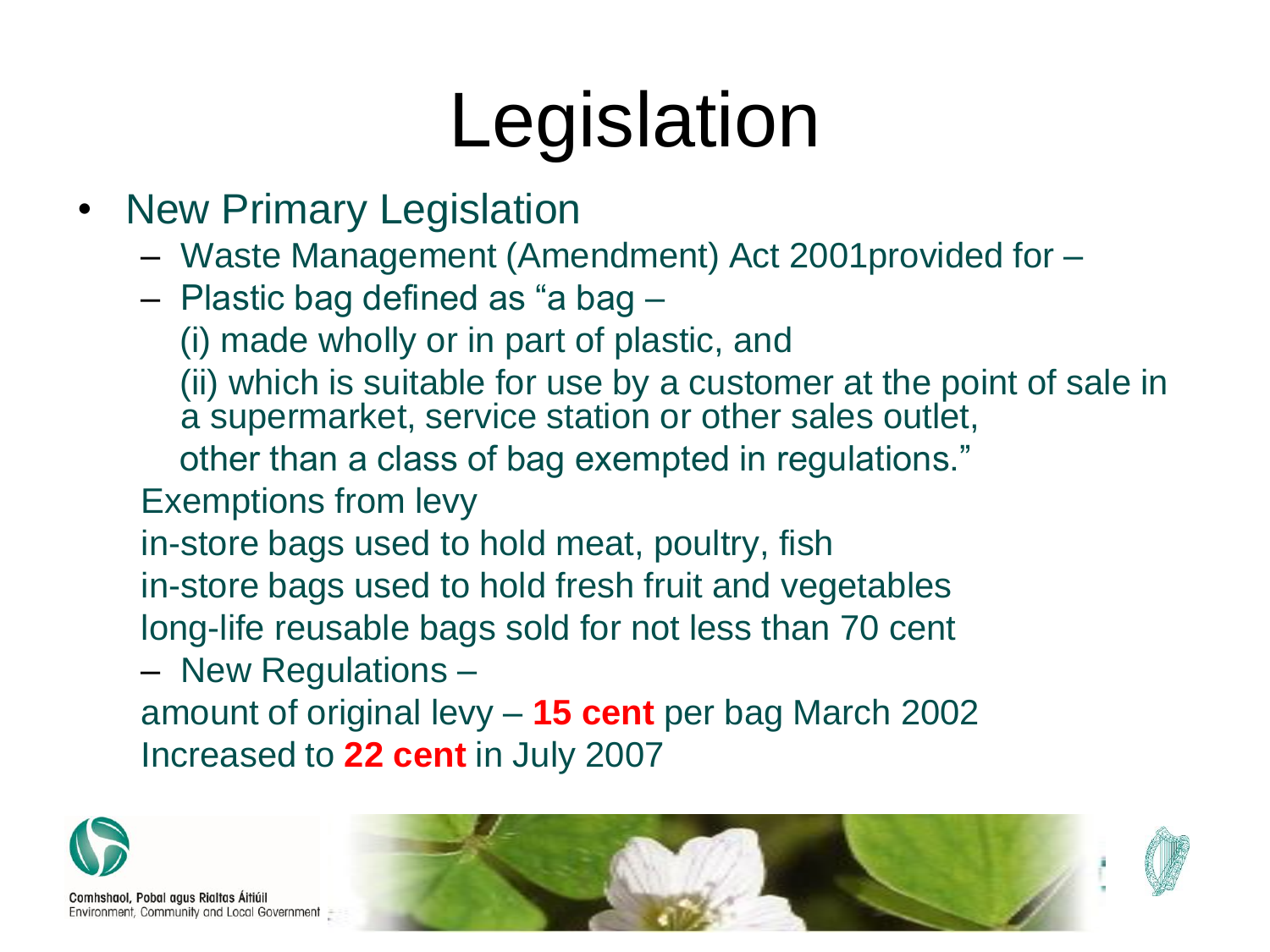#### Implementation and enforcement

- Pre commencement:
	- Service level agreement with Revenue Commissioners
	- Extensive multi-media public information campaign
- Clear distinction between enforcement and collection
	- Local authorities responsible for enforcing application of levy at point of sale (spot-checks)
	- Revenue Commissioners responsible for collection of levy due from retailers



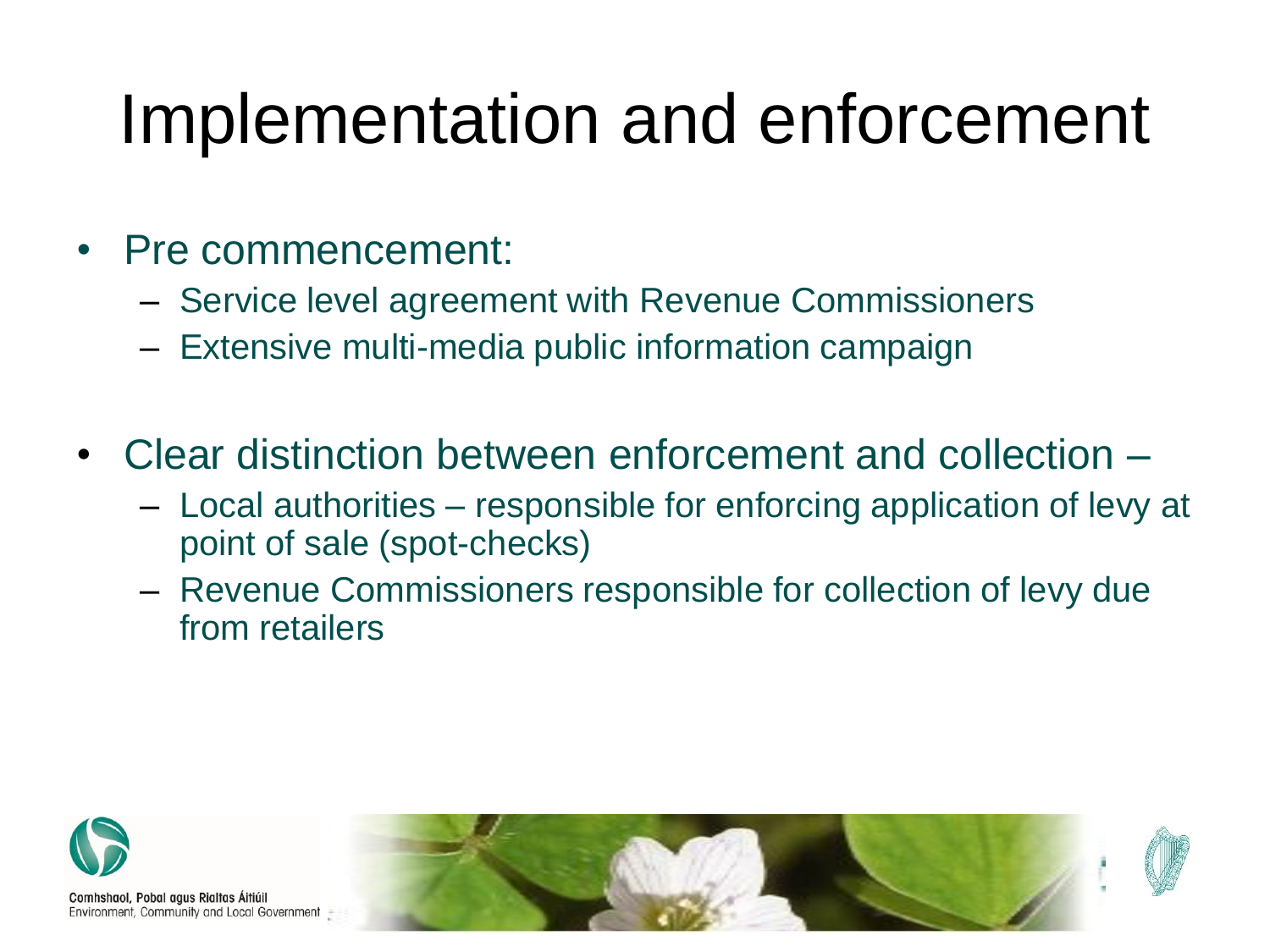# Impact

- **Dramatic change in consumer behaviour - change to using reusable bags**
- **Immediate > 90%** reduction in plastic bag consumption
- Pre levy consumption **328** bags/inhabitant/year
- Post levy consumption **21** bags/inhabitant/year
- Pre levy increase 2007 **33** bags/inhabitant/year
- Post levy increase 2007– **26** bags/inhabitant/year
- 
- Usage in 2010 **18** bags/inhabitant/year
- 
- Usage in 2012 **14** bags/inhabitant/year



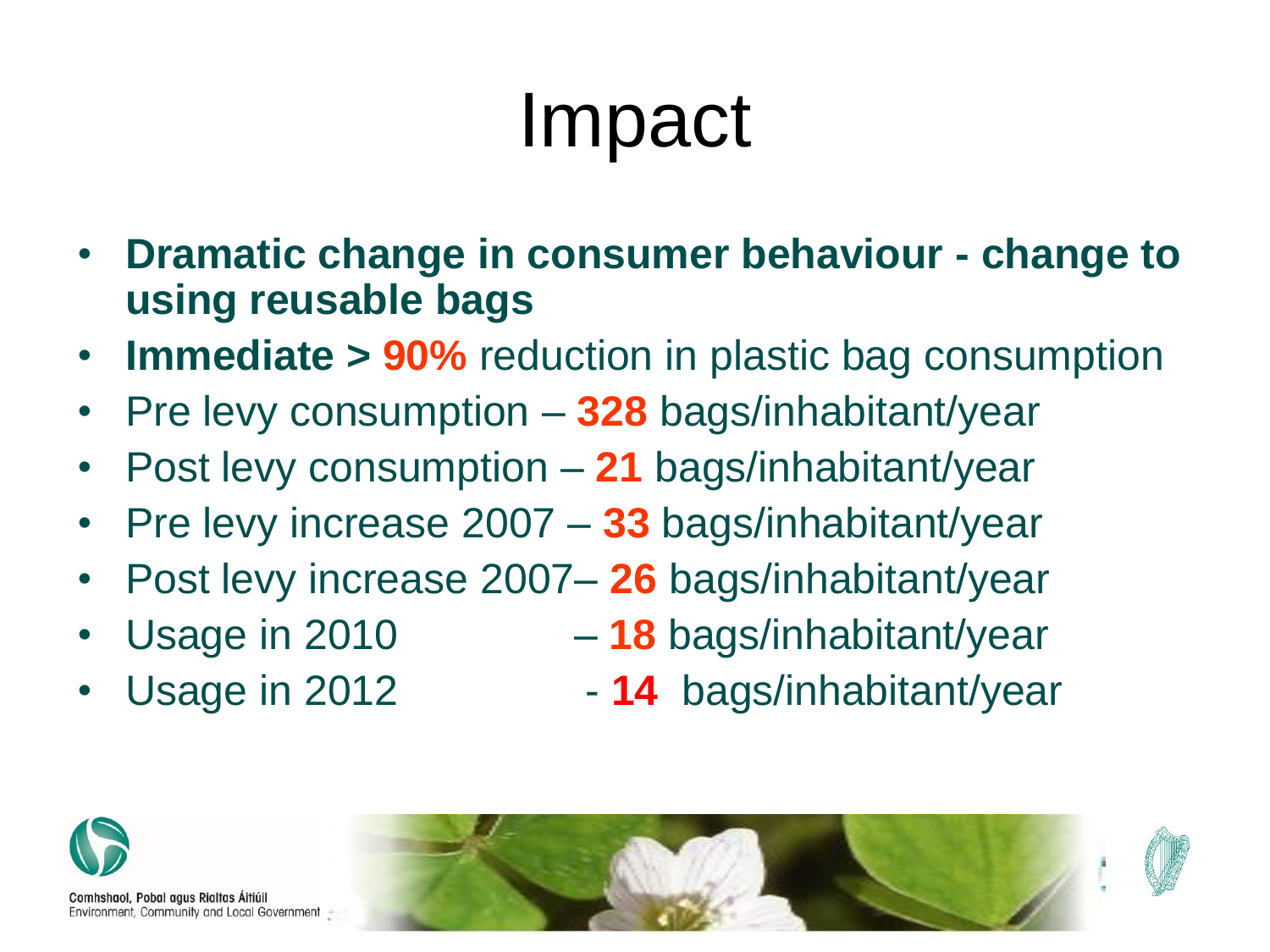### Effect on Litter





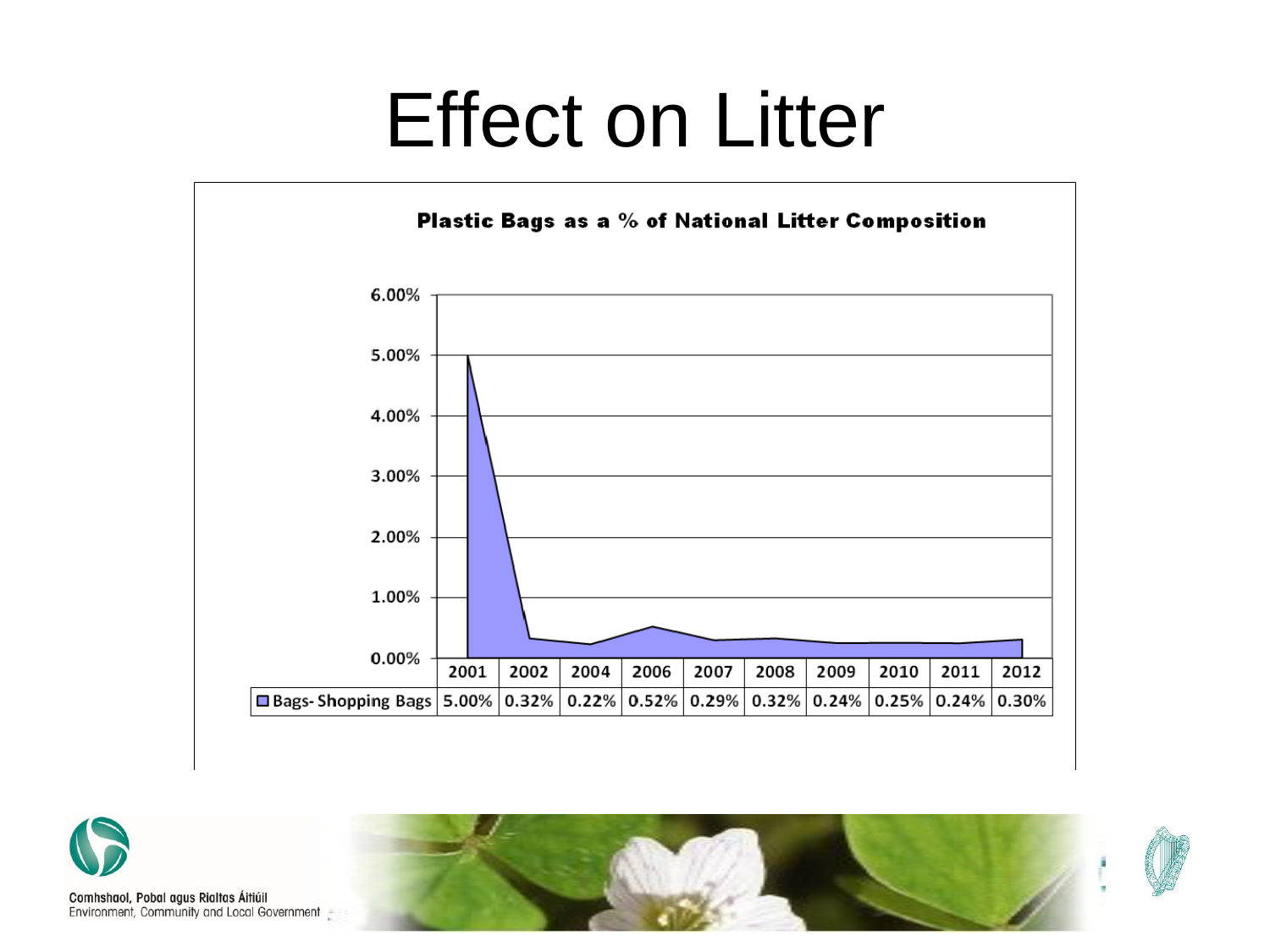# Environment Levy



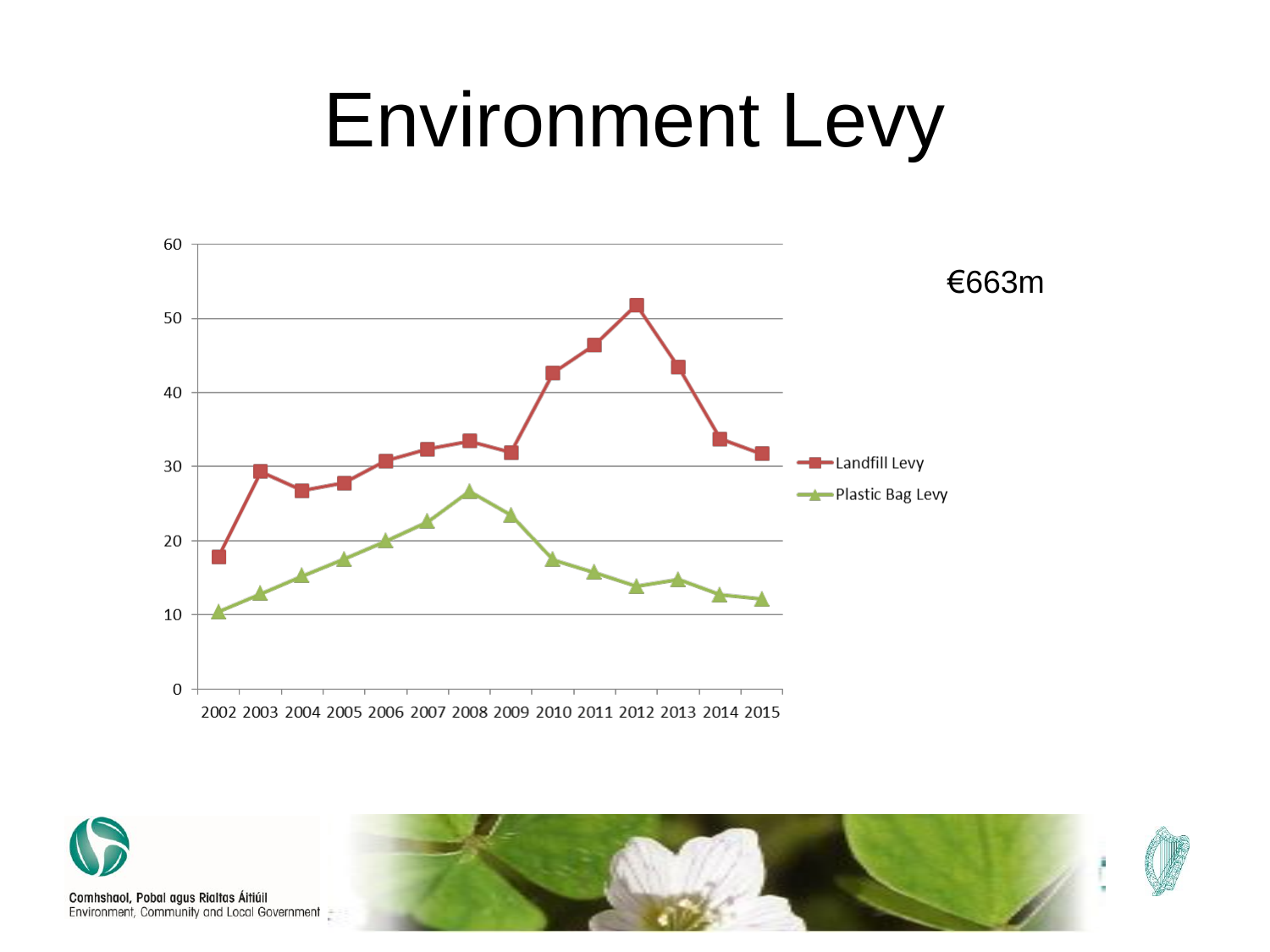## Environment Levy



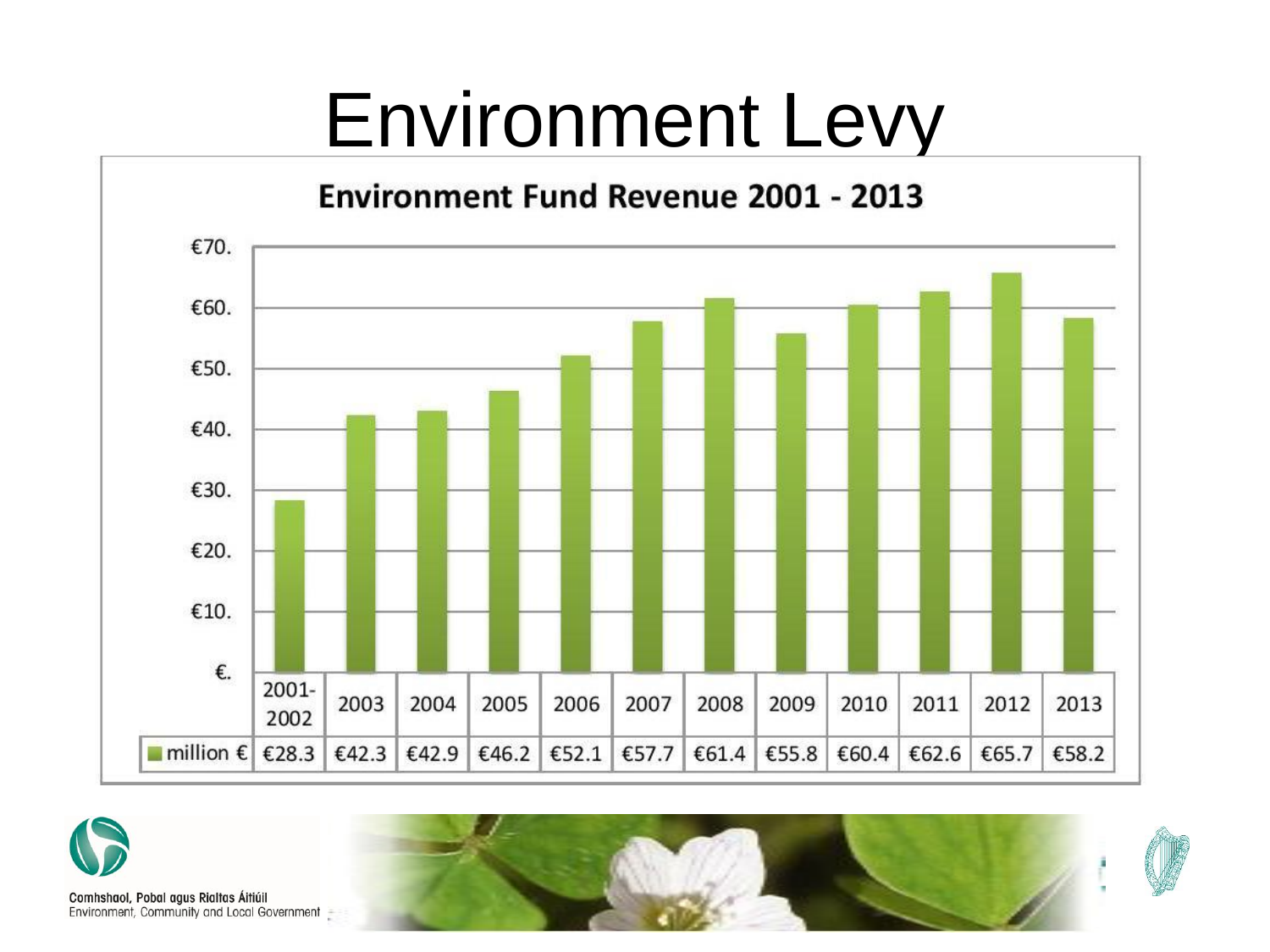# Recent changes to legislation

- increase was limited to change in the Consumer Price Index (CPI);
- Ineffective in a time of low inflation;
- Amended by Environment (Miscellaneous Provisions) Act 2011 - now inflation plus 10%
- However no plans to increase the levy at this time.

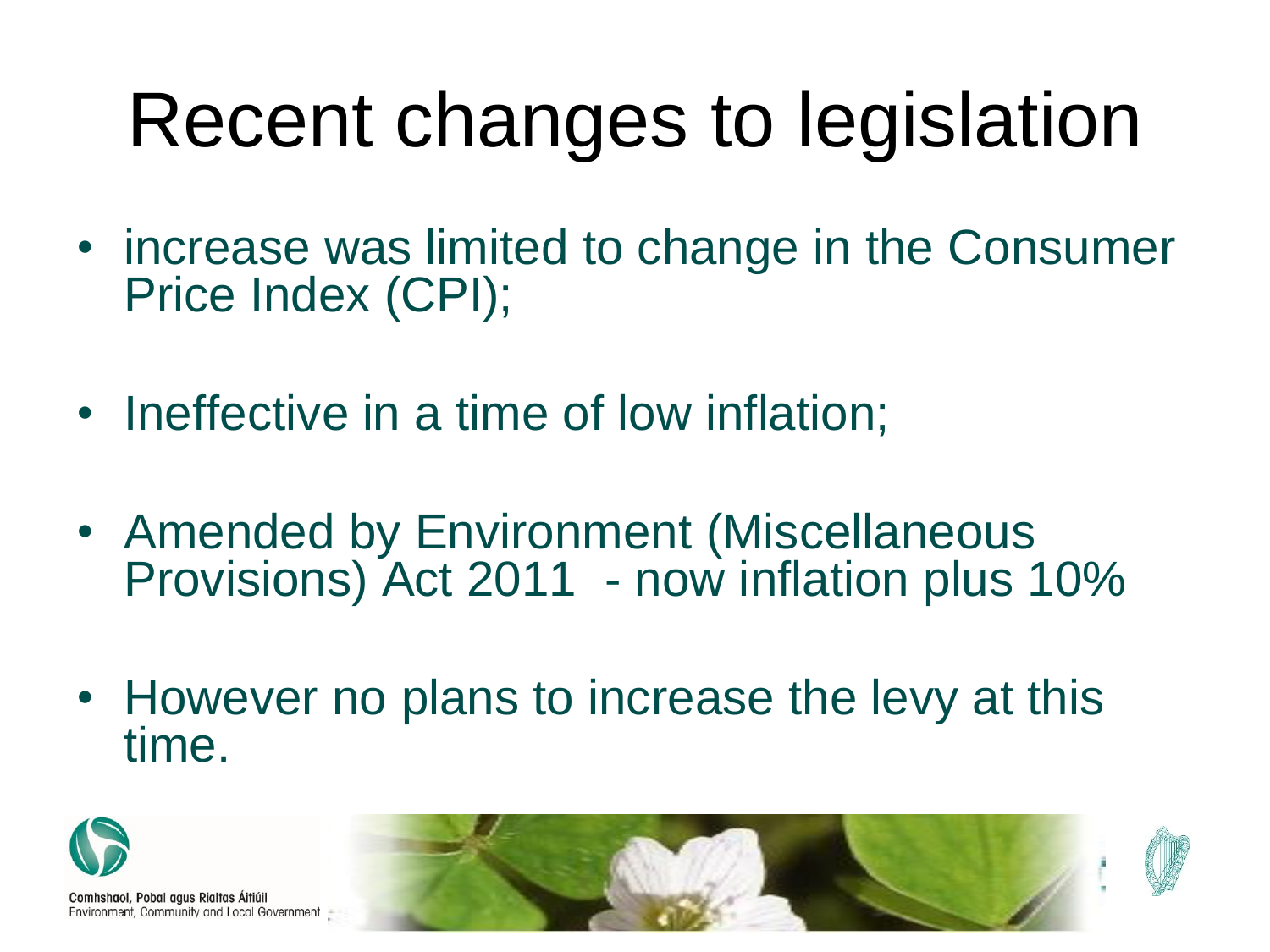### Public Acceptance

– National survey on the Environment "Attitudes and Actions 2003

- **91%** in favour
	- better for the environment,
	- there are no plastic bags visible in the streets, and
	- re-usable bags are more convenient for holding shopping
- **6%** against
	- missed having plastic bags about the house, and
	- were frustrated when they forgot to bring-usable bags into the shop
- **3%** no opinion

#### – **The most popular tax in the world?**



–

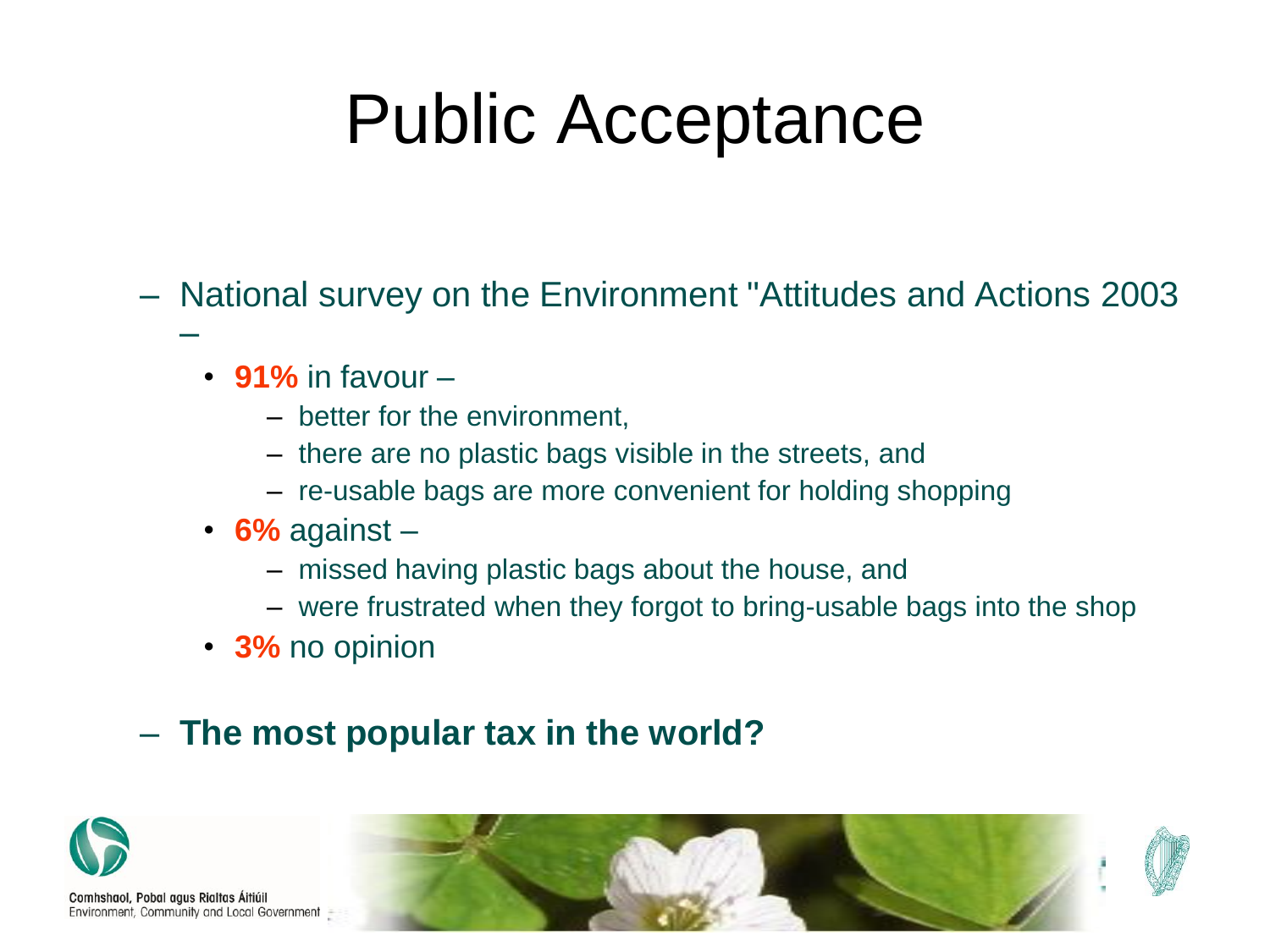## Administration

#### • Levies are –

- Itemised on till receipts
- Collected by Revenue Commissioners
	- Service level agreement in place
	- Robust collection systems
	- Web based quarterly returns
	- High level of compliance
	- Revenue are reimbursed on basis of actual costs incurred
	- Revenue transfer proceeds back to Environment Dept for Environment Fund



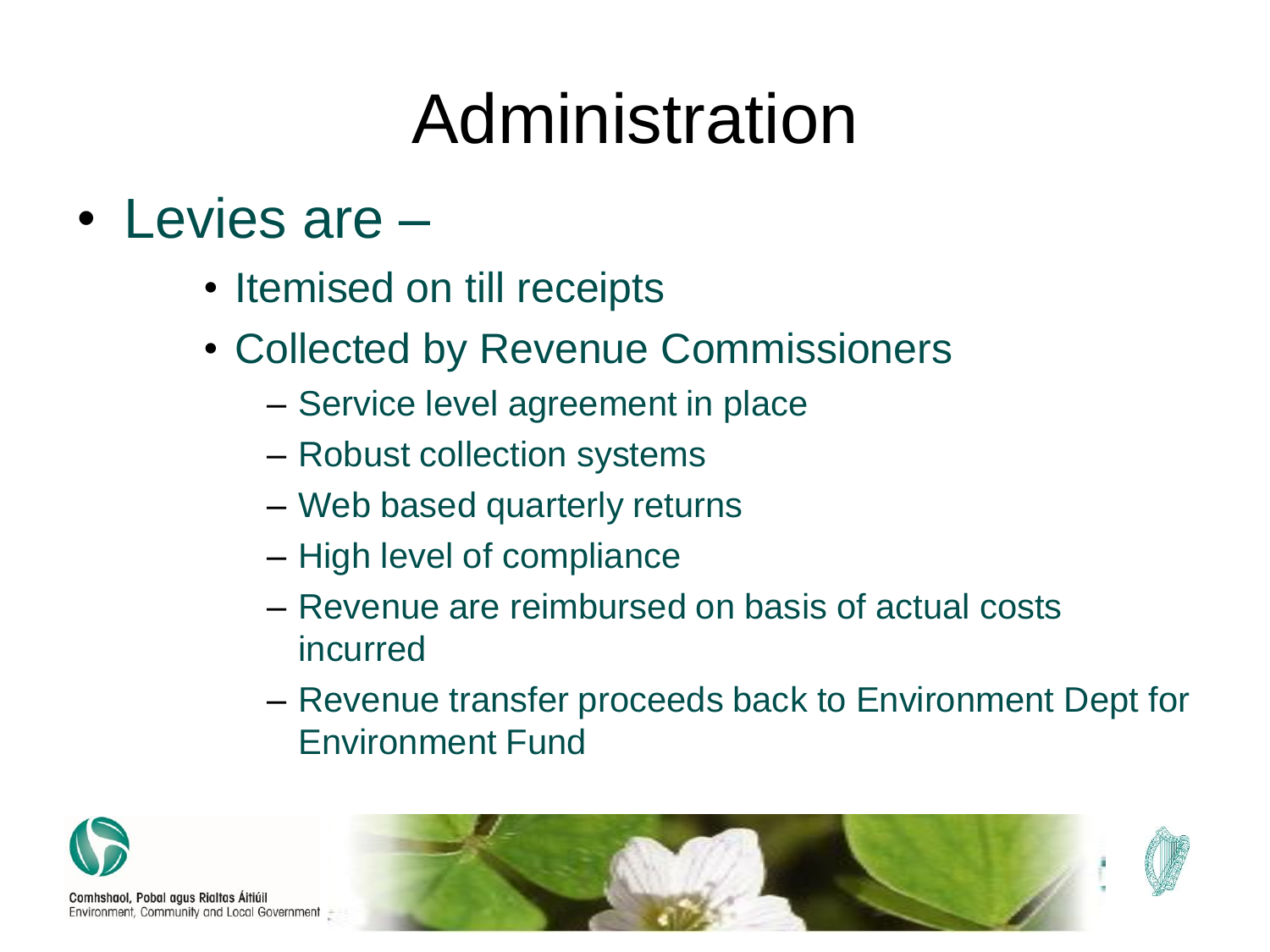### Conclusion

- Irish producers & public have shown great flexibility by providing & using reusable "long life" shopping bags
	- » **90%** of shoppers use reusable/long life bags
	- » **6%** use cardboard boxes
	- » **4%** plastic bags and
	- » **1%** other means



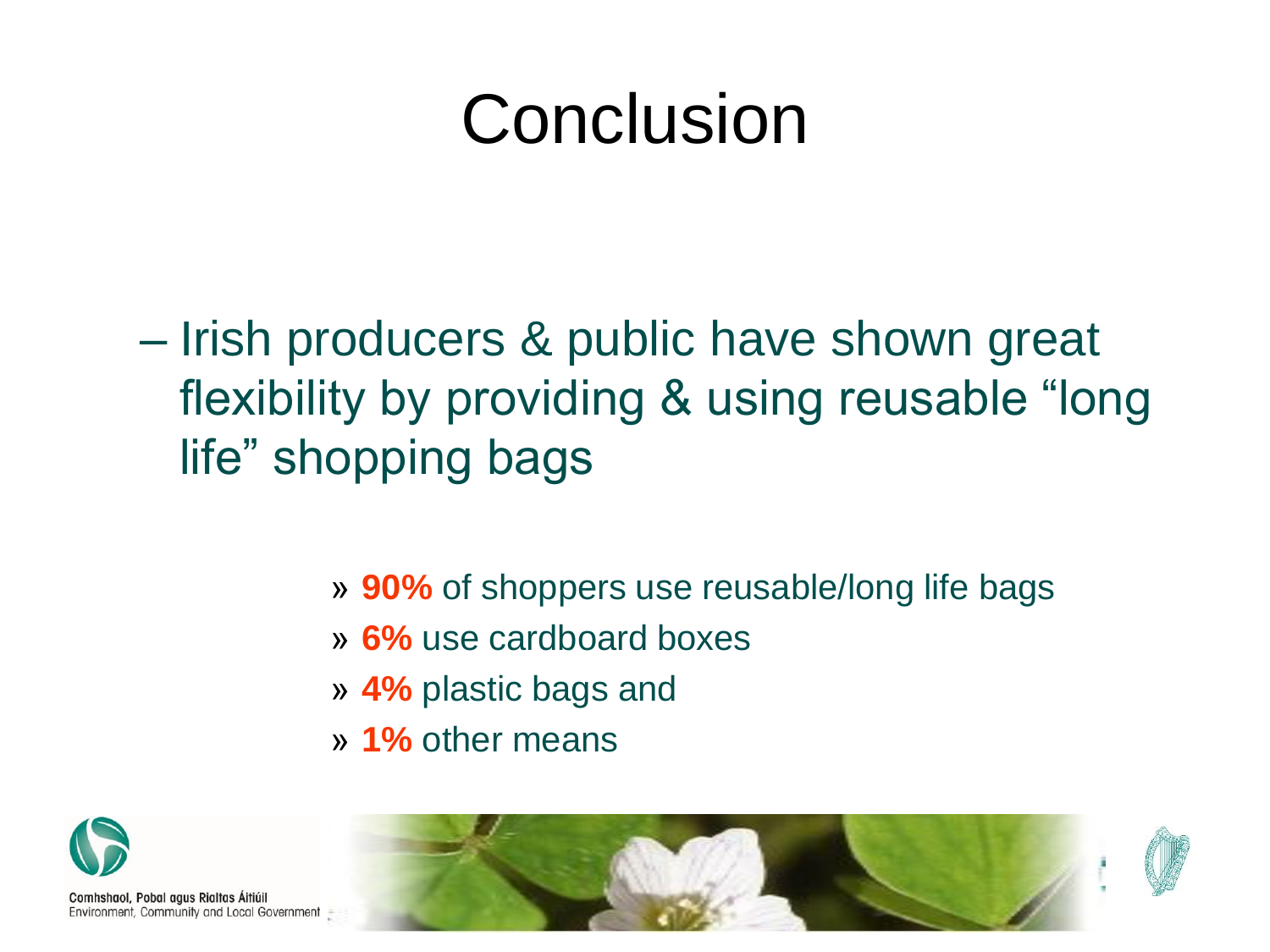#### Conclusion – The key to success

- Simplicity easy to enforce; easy to administer.
- Easily available substitute reusable bags
- Ring-fencing of proceeds has assisted in public acceptance of measure
- Advance consultation with stakeholders and arrangements were critical in winning support